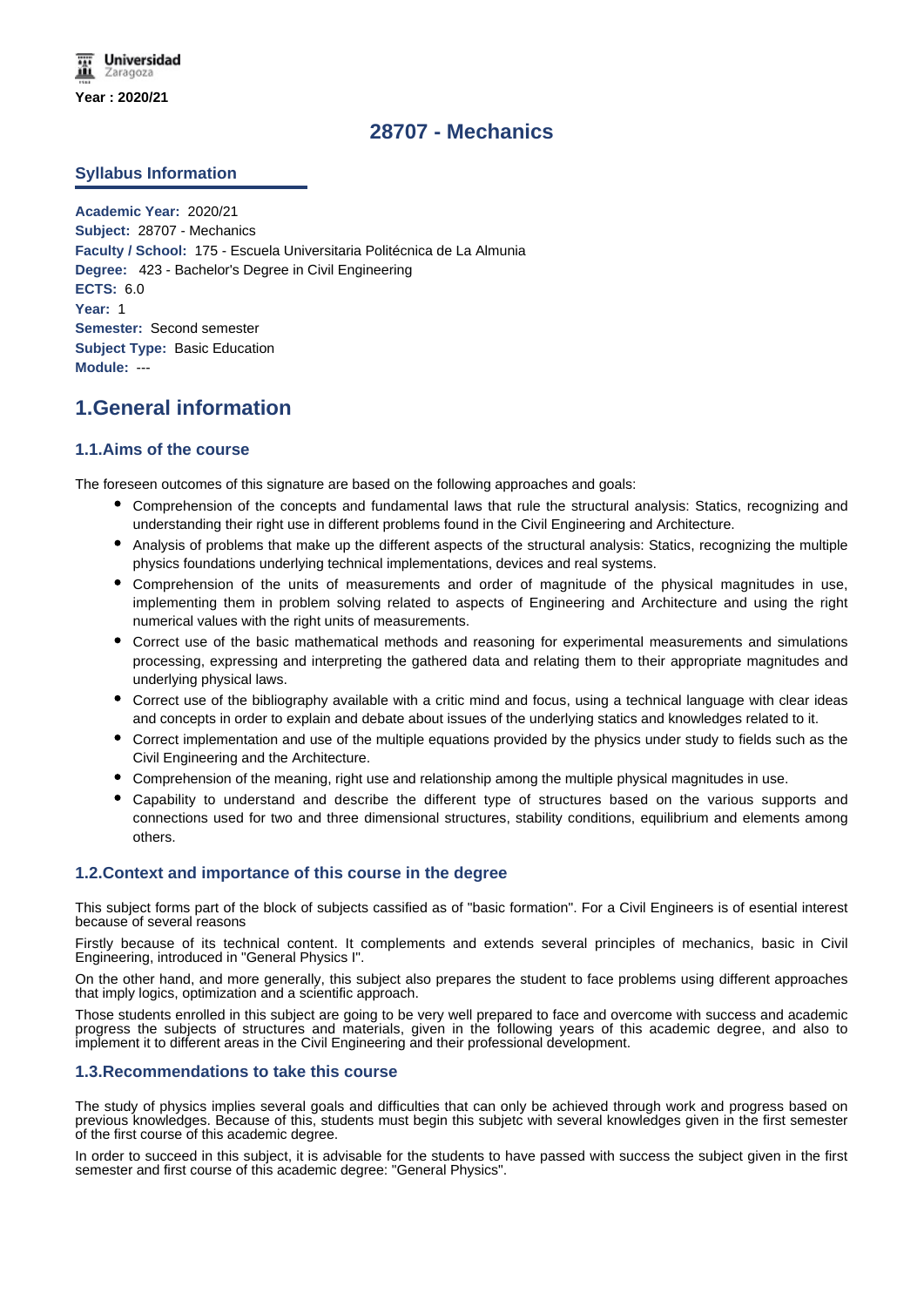# **2.Learning goals**

## **2.1.Competences**

After succeeding in this matter through the previously indicated goals. Students will acquire several competences. Such competences can be found in:

https://academico.unizar.es/sites/academico.unizar.es/files/archivos/ofiplan/memorias/grado/ingenieria/mv\_141.pdf

There can be found several competences common to the degree and several competences particular of this subject. All competences have an identification code. Below I present all the competences of this subject with their respective identification code.

#### Madatory competences:

B04 - Understanding and mastery of basic concepts related to the general laws of mechanics, thermodynamics, fields and waves and electromagnetism as well as their application to solve engineering problems.

## General competences:

- G01 Capacity to organize and plan.
- G02 Capacity to solve problems.
- G03 Capacity to make decisions.
- G04 Aptitude for oral and written communication in the native language.
- G05 Capacity for analysis and synthesis.
- G06 Information management capacity.
- G07 Capacity to work in a team.
- G08 Capacity for critical reasoning.
- G09 Capacity to work in an interdisciplinary team.
- G10 Capacity to work in an international context.
- G11 Capacity of improvisation and adaptation in order to face new situations.
- G12 Leadership aptitude.
- G13 Positive attitude towards social and technological innovations.
- G14 Capacity for reasoning, discussion and presentation of own ideas.
- G15 Capacity of communication through words and images.
- G16 Capacity to search, analyze and choose information.
- G17 Capacity of autonomous learning.

G18 - Possess and understand knowledges in an area of study based in secondary education, that are usually found at a level that, although that it is supported by advanced textbooks, also includes some aspects that involve knowledge of the state of the art of their field of study.

G19 - Apply their knowledge to their work or vocation in a professional way and possession of the competences that are usually proved through the development and defense of arguments and problem solving within their area of study.

G20 - Ability to collect and analyze relevant data (usually within their area of study) in order to make judgments that

include a discussion on relevant social, scientific or ethical issues.

G21 - Transmit information, ideas, problems and solutions both to a specialized audience and to a non-specialized audience.

G22 - Develop those learning skills necessary to undertake further studies with a high degree of autonomy.

G23 - Respect fundamental rights, equality between men and women, facilities for people with disabilities and respect peace culture and democratic principles.

G24 - Promote entrepreneurship.

G25 - Knowledge of information and communication technologies.

The development of the previous competences through the achievement of the goals already presented will be evaluated through the so-called learning goals.

## **2.2.Learning goals**

In order to pass this subject, the student must show the following learning goals:

- Mastery and understanding of the fundamental concepts of structural statics applied to structures and beams theory.
- Capability for analyzing, hypothesis approach and apply of concepts in order to solve problems related to the theory of structures and beams.
- Capacity for calculating the strains, reactions and forces applied to particles and rigid bodies in equilibrium.
- Make decisions, taking into account the different technical issues involved.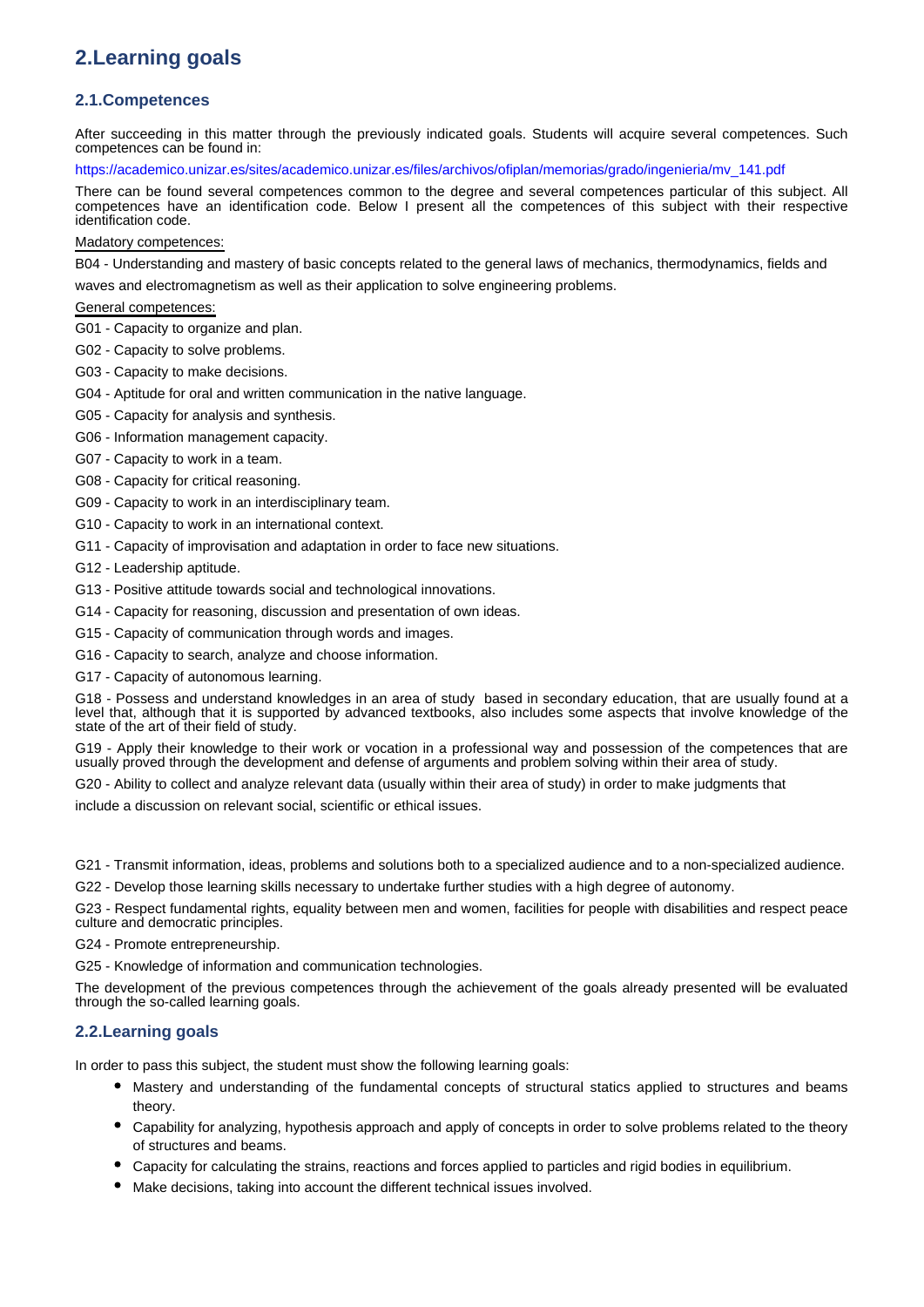- Capacity for resolve structures by the methods of knots and sections.
- Capacity of calculus in solving problems that involve reactions and stresses in beams and cables.
- Understanding and calculation capacity of the different types of magnitudes involved in elasticity and structure problems.

## **2.3.Importance of learning goals**

Arguably, the learning goals are "a statement of what the student is expected to know, understand and be able to do at the end of a learning period".

In this particular case, after passing this matter, through the learning goals, the student will acquire technical and scientific knowledge of structural statics that can be applied to other disciplines in Civil Engineering, in daily life and in professional practice.

## **3.Assessment (1st and 2nd call)**

### **3.1.Assessment tasks (description of tasks, marking system and assessment criteria)**

There are two different ways in order to evaluate this course.

#### **Continuous assessment:**

In order to go to this evaluation method, students must obligatorily assist to, at least, an 80% of the classroom activities (seminars, lectures, lab sessions, etc.).

Continuous assessment activities include:

- **Individual assignments:** Various individual assignments during classroom sessions. Qualification will be between 0 and 10.
- **Lab sessions, reports, problem sets, case studies:** Development of various reports, elaboration of individual works and exercises resolution, etc. Qualification will be between 0 and 10. Being 4 the minimum qualification in a certain activity in order to average with other activities of this block. In order to average with other continuous assessment activities, students must obtain a minimum of 4 in the average of this block of activities. If such conditions are not satisfied, students will be excluded from continuous assessment.
- **Midterm exams:** Voluntary midterm exams during class sessions. There will be a total of 3 of midterm exams. Qualification will be between 0 and 10. In order to average notes, students must obtain a minimum of 4 over 10 in each of these exams. In order to average with other continuous assessment activities, students must obtain a minimum of 4 in the average qualification of the three exams. If such conditions are not satisfied, students will be excluded from continuous assessment.

Weigthed average will be done according to the following table:

| <b>Continuous assessment tasks</b>                | Weight |
|---------------------------------------------------|--------|
| Individual assingments                            | 10%    |
| Lab sessions, reports, problem sets, case studies | 30%    |
| Midterm exams                                     | 60%    |

In order to pass the subject the weighted average must be of at least 5 over 10. Students that have not passed the subject. can pass the course through either two global assessment opportunities. On the other hand, students that have passed the subject through continuous assessment have the option of improving their qualification by doing the first of the global assessments; in such cases qualification can never decrease.

#### **Global assessment:**

Students that have not succeeded through continuous assessment or students interested in improving their qualification can opt to this assessment method.

Global assessment activities include:

- **Lab sessions, reports:** Development of laboratory sessions and reports. These activities will weight a 40% of the qualification. Qualification will be between 0 and 10 being 4 the minimum in order to average with the global exam.
- **Final exam:** It will include all the theory and practice of the course. Qualification will be between 0 and 10. This exam will weight a 60% of the qualification. Qualification will be between 0 and 10 being 4 the minimum in order to average with the other activities of global assessment.

Weighted average, under not limited attendance, will be done according to the following table:

| Global assessment tasks | Weight |
|-------------------------|--------|
|                         |        |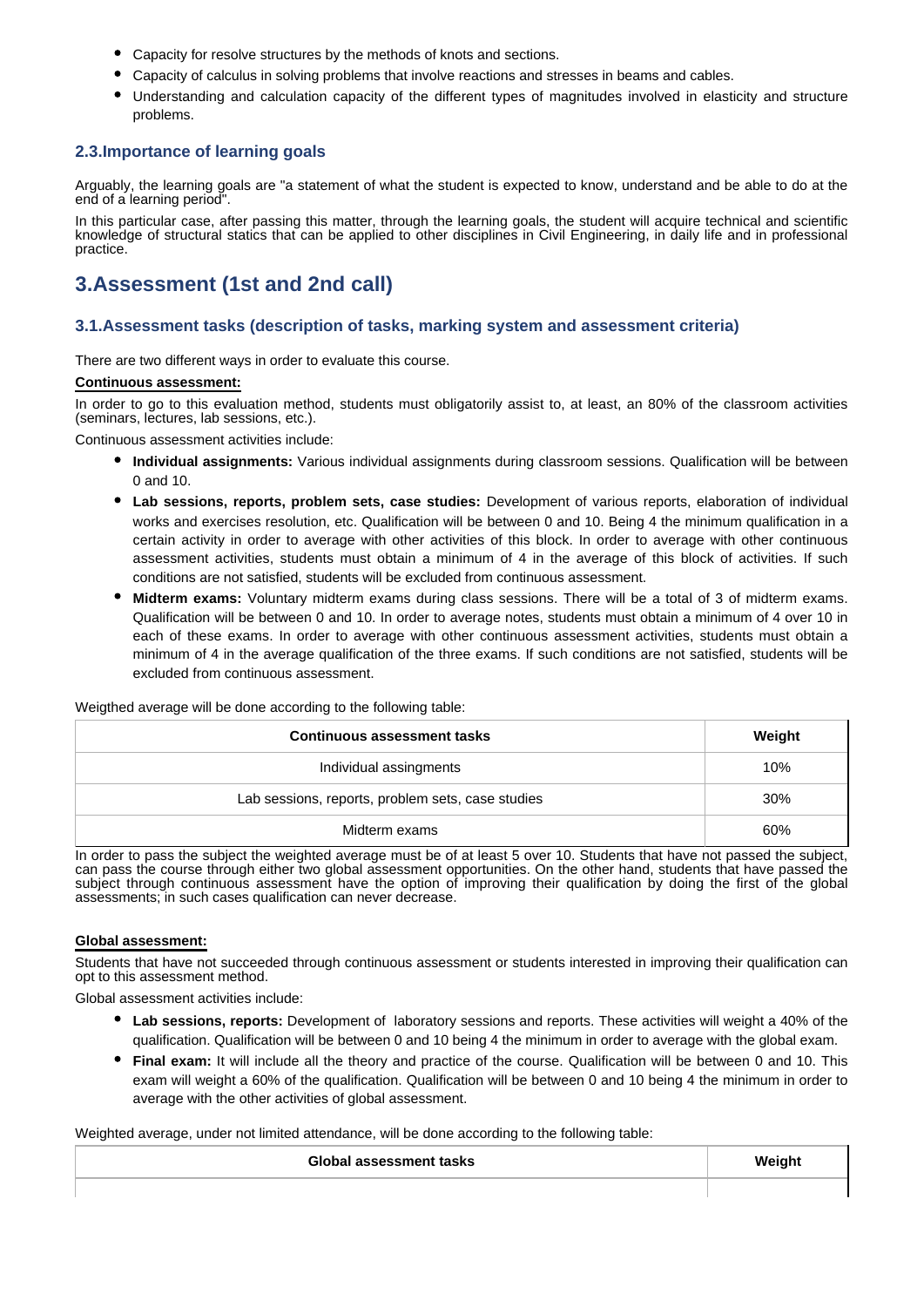| Lab sessions, reports, problem sets, case studies | 40% |
|---------------------------------------------------|-----|
| Final exam                                        | 60% |

In order to pass the subject students must obtain a minimum of 5 over 10 in the weighted qualification.

Those students who originally have opted to continuous assessment and obtained a weighted qualification of at least 5 points over 10 in continuous assessment tasks but midterm exams and have not succeed through continuous assessment. Can promote to the first call of the final exam their continuous assessment activities, but midterm exams, developed during the classroom course with an 40% of weight.

All global assessment tasks, but the final exam, can be promoted to the following global assessment within the present academic course.

# **4.Methodology, learning tasks, syllabus and resources**

## **4.1.Methodological overview**

The methodology followed in this course is oriented towards the achievement of the learning goals. It is based on participation and the active role of the student favors the development of communication and decision-making skills. A wide range of teaching and learning tasks are implemented, such as lectures, assignments, computer lab sessions, autonomous work, and tutorials. Students are expected to participate actively in the class throughout the semester.

This subject has 6 ECTS credits. This makes a total of 150 hours of effective work. The 40% of these hours (60 hours) will be classroom sessions.

Class work includes theory and practice sessions and laboratory experimental sessions.

Autonomus work includes personal study, problem resolution and development of practical works.

Semester consists in 15 weeks. Each week the student must work 10 hours in this subject.

A strong interaction between the teacher and the student is promoted. This interaction is brought into being through a division of work and responsibilities between the students and the teacher. Nevertheless, it must be taken into account that, to a certain degree, students can set their learning pace based on their own needs and availability, following the guidelines set by the teacher.

Teaching will be organized according to the following learning tasks:

#### **-Lectures. -Practice sessions.**

#### **-Laboratory sessions.**

- **-Seminars.**
- **-Tutorials.**

#### **-Exams.**

Regarding to the slides, proposed exercise photocopies, laboratory session guides and other materials used in class, all of them are going to be available on the moodle platforma of this subject.

Theory and practice sessions will be developed within the classrooms indictated by the management team of the center. Laboratory sessions will be developed in the Physics laboratory of the EUPLA situated in the third floor of the building situated in the "Calle Mayor".

Further information regarding the course will be provided on the first day of class.

If due to health reasons the in-person teaching-learning process is not possible, it shall be carried out telematically.

## **4.2.Learning tasks**

This 6 ECTS (150 hours) course is organized as follows:

- **Lectures:** (2 ECTS: 20 h). Theoretical activities carried out mainly through exposition by the teacher, where the theoretical supports of the course are displayed, highlighting the fundamental, structuring them in topics and or sections, interrelating them.
- **Practice sessions:** (2 ECTS: 20 h) The teacher resolves practical problems or cases for demonstrative purposes. This type of teaching complements the theory shown in the lectures with practical aspects.
- **Laboratory sessions:** (1.75 ECTS: 17.5 h). This work is tutored by a teacher, in groups of no more than 20 students.
- **Seminars:** (0.25 ECTS: 2.5 h) It is tutored by teachers from other subjects of this degree with the purpose to show the students the different applications of static structure in Civil Engineering.
- **Autonomous work and study:** (90 hours) Study and understanding of the theory taught in the lectures. Understanding and assimilation of the problems and practical cases solved in the practice sessions. Preparation of seminars, solutions to proposed problems, etc. Preparation of laboratory workshops, preparation of summaries and reports. Preparation of the written tests for continuous assessment and final exams.
- **Tutorials:** Those carried out giving individual, personalized attention with a teacher from the department. These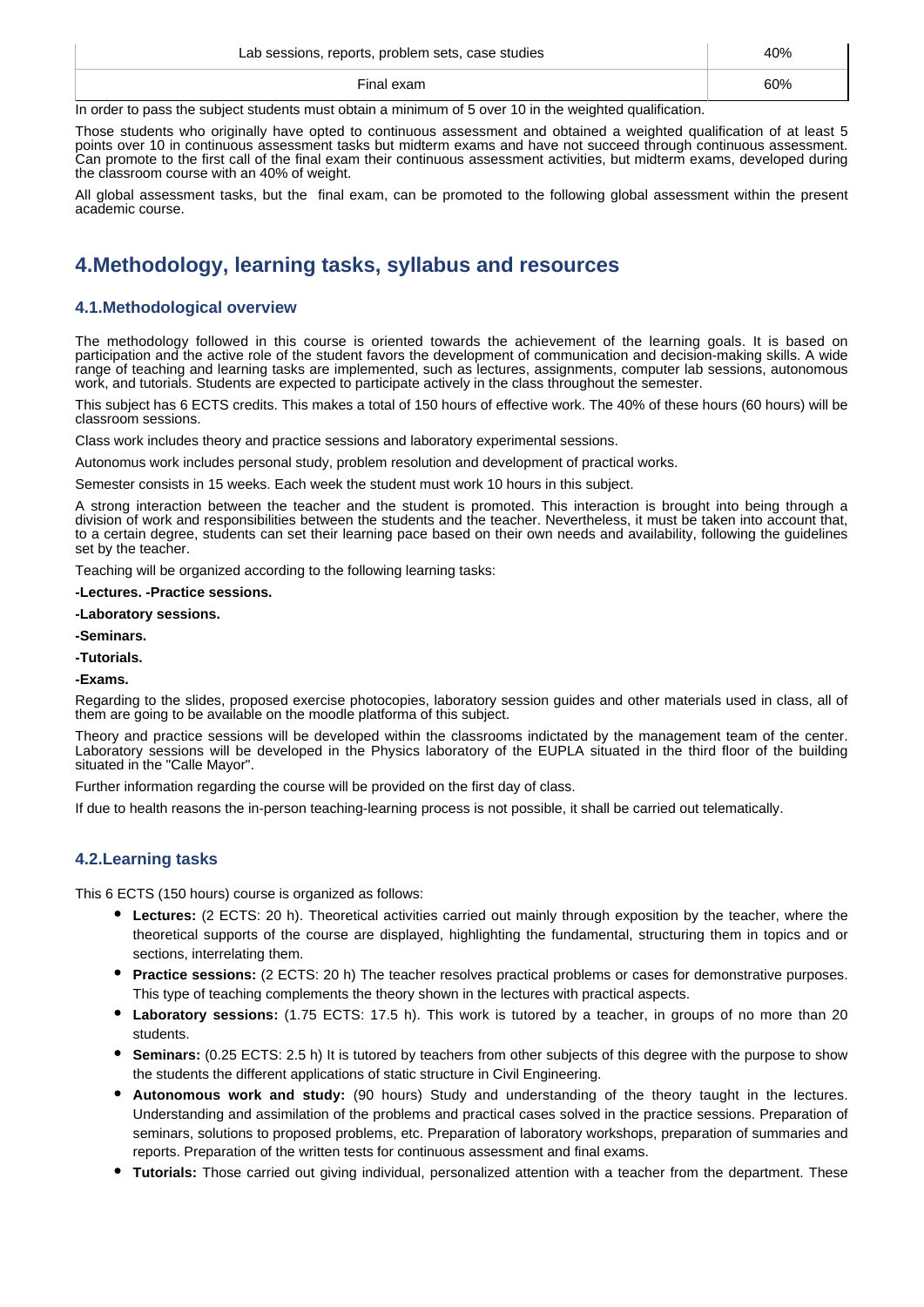tutorials may be in person or online.

**Exams:** The written assessment tests will be developed within the temporalization of theory and practice sessions.

If due to health reasons the in-person teaching-learning process is not possible, it shall be carried out telematically.

## **4.3.Syllabus**

This course will address the following topics:

- Statics of particles
- System of forces and moment
- Equilibrium and reactions at supports and connections
- Friction
- Centroids and centers of gravity
- Distributed forces
- Fluid statics
- Analysis of structures
- Forces in beams and cables
- Moments of inertia of area
- Elasticity

#### **4.4.Course planning and calendar**

#### **Estimated timetable of lectures:**

| <b>Week</b>     | <b>Topic</b>               | <b>Theme</b>                                                           |
|-----------------|----------------------------|------------------------------------------------------------------------|
| 1               |                            | <b>Statics of particles</b>                                            |
| $\overline{a}$  |                            |                                                                        |
| 3               | $\ensuremath{\mathsf{II}}$ |                                                                        |
| $\overline{4}$  |                            | System of forces and moment                                            |
| 5               | III                        |                                                                        |
| $6\phantom{1}6$ |                            | Equilibrium and reactions at supports and connections, friction        |
| $\overline{7}$  | IV                         |                                                                        |
| $\bf 8$         |                            | Centroids and centres of gravity, distributed forces and fluid statics |
| 9               | $\vee$                     |                                                                        |
| 10              |                            | Analysis of structures                                                 |
| 11              | VI                         | Forces in beams and cables                                             |
| 12              |                            |                                                                        |
| 13              | VII                        |                                                                        |
| 14              |                            | Moment of inertia of area and elasticity                               |
| 15              |                            |                                                                        |

Important dates, such as work presentations, laboratory practices, written exams, among other foreseen acitivities will be communicated to the students in the classroom or through the moodle platform enough time in advance. Seminars will be on friday. Such dates will be decided by the teacher and students will be informed with at least 15 days in advance in case of seminars and midterm exams and 7 days in advance in case of other assingment tasks.

Further information concerning the timetable, classroom, office hours, assessment dates and other details regarding this course will be provided on the first day of class or please refer to the or please refer to the EUPLA website ( http://eupla.unizar.es/).